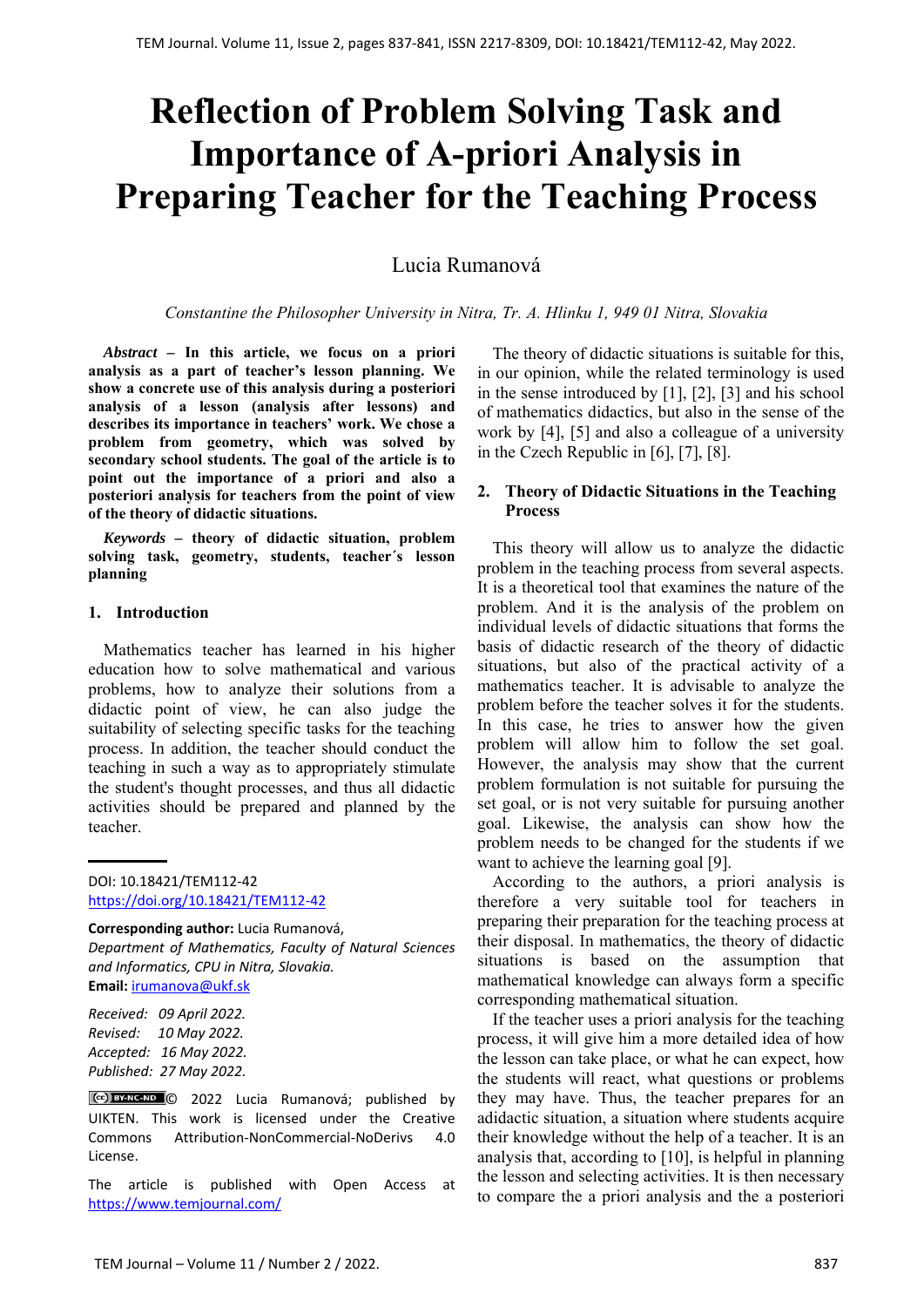analysis, which will be helpful for the teacher with regard to the interpretation of unexpected student strategies, their argumentation, student errors, ... [11].

Author [12] also characterizes an a posteriori analysis, which understands the teacher's analysis of a specific lesson taught. The teacher can compare his assumptions, which he proposed in the a priori analysis with the results obtained in the a posteriori analysis.

In addition, [13] argue that if a teacher uses a priori analysis in his or her school practice, he or she is also able to discuss with colleagues' problems and issues related to teaching mathematics and learning mathematics.

## **3. A Priori Analysis of the Problem Task and Preparation of the Teacher for the Teaching Process**

Due to the fact that the basis of a correctly solved stereometrical problem is a suitable sketch of the geometric solid, which we then use to solve the problem, we gave the task of constructing projections of various solids to secondary school students. Images of three-dimensional geometric shapes need to be distinguished, named and sketched correctly within the framework of mathematics education. This above-mentioned issue is also followed up in mathematics education at higher secondary school. Before assigning the task to the students, we prepared an a priori analysis of the given problem task, which can be part of the preparation of the mathematics teacher for the teaching process.

The problem task had several variants for students, in parallel projection they had to draw:

- cone with the given height, length and a radius,
- cylinder with the given height, length and a radius,
- pyramid with the given side length,
- triangular, square, hexagonal based pyramid with the given side length and height length,
- triangular, hexagonal prism with the given side length and height length.

## *Characteristics of Problem Task Assignment*

The teacher assigns the task to the students in writing, while the assignment is in accordance with the curriculum for the lower secondary school. Each student has to draw one geometric solid with specific data, it is up to the teacher to determine the values. We assume that the above wording of the assignment is understandable for students.

## *Thematic Unit Where the Task Can be Classified*

We recommend the teacher to include the task (polyhedrons) in the 7th grade of secondary school as part of the thematic unit Parallel Projection (thematic area Geometry and Measurement). The task can also be included in the 8th and 9th grade of secondary school, where the knowledge and properties of various bodies (polyhedrons and non-polyhedrons) are fixed, including the calculation of their volumes and surfaces.

## *Problem Task Goal*

Based on the properties of parallel projection, the student should be able to display various spatial geometric shapes into a plane.

## *Problem Solving Time Range*

The teacher repeats the characteristics of parallel projection and subsequently the students will work on a problem task during one lesson.

## *Course of Work*

We recommend students to work independently, respectively at the teacher's discretion, the task can be solved in pairs. Students should not have a problem understanding the assigned task, or they can discuss ambiguities with the teacher individually. We do not recommend working in larger groups, as weaker students may not be involved in solving the problem.

## *Tools*

Students have the following tools available to solve the task: drawing aids (ruler, compass), paper, pencil.

## *Didactic Variables for a Priori Analysis*

The formulation didactic variables are: draw, projection. Cognitive didactic variables are: regular/rotational. When we are omitting these concepts in the task assignment, students may have ambiguities with the type of geometric solids as pyramid/prism/cone/cylinder. Teacher can enter another spatial geometric shape (not often used in the teaching process) and thus change the construction adopted by the students (given radius/given height/given side length). Teacher can also enter a specific value or other data related to the construction of the base shape, which will change the solution of the task (triangular/square/hexagonal). If the teacher replaces the given number of walls with another, larger number, the task will be more difficult for the students, because such selected bodies are often not used in the teaching process.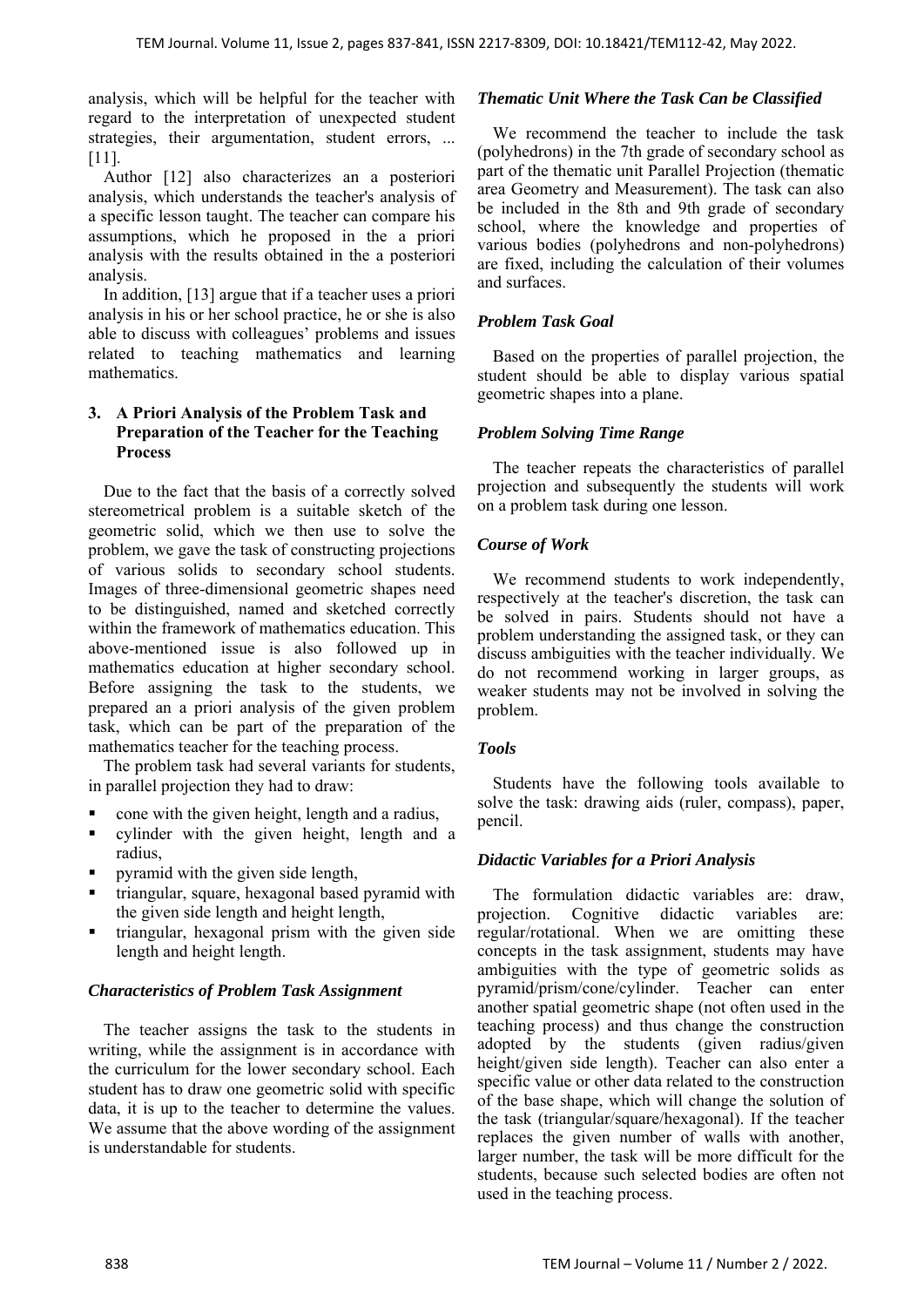#### *Students' initial knowledge and skills*

Student distinguishes and can name planar and spatial geometric shapes, he can also sketch them. They also know and can apply the properties of parallel projection on specific demonstrations, they must have mastered the basic rules of drawing and be able to use drawing aids.

#### *Students´ Reactions*

We expect students to ask questions about the naming of individual geometric solids, as well as how to draw correctly and accurately these solids.

#### *Teachers´ Reactions*

The teacher can modify the task according to the age and abilities of the students.

## *Problem Solving Strategies*

We assume that students will be able to use in their solutions:

- use the property of parallel projection: parallelism is maintained,
- use the property of parallel projection: the arrangement of points on the line is unchanged,
- use the property of parallel projection: the dividing ratio is unchanged,
- use the property of parallel projection: projections of parallel and identical segments are parallel and identical segments,correctly display of a triangle / square / hexagon in parallel projection,
- correctly display of the circle in parallel projection, which will be entered to the projection of the square described by the given circle,
- construct projections of identical faces in a prism/cylinder in parallel projection,
- construct a projection the center of base of solids in parallel projection,
- display the height of a given solids in parallel projection,
- display the edges of the displayed solids,
- mark the visibility of the edges.

#### *Incorrect Problem Solving Strategies*

We expect the students to construct the incorrect projection of the triangle as the base of the solids, or the projection of the hexagon when the parallelism of the respective sides will not be observed. Some students display the base of the solids in actual lengths and shapes. We also expect that projections of given parallel segments will not have identical

lengths. In problem solving, students incorrectly use the property of right angle projection in parallel projection when they will by display square shapes. When displaying different projections of geometric solids in parallel projection, students display these solids without marking the visibility of the edges.

#### *Assessment of the Problem Task*

The assessment will be formative, which can take place in the next lesson too.

## **4. Reflection of Problem Solving Task and Importance of a Priori Analysis of Task**

The problem task fits into the thematic unit Parallel Projection (7th grade of secondary school). In the opinion of teachers, it is appropriate to include it in the higher grades of secondary school, where students work over again with individual geometric solids. The given task was solved by the students of the 8th year of secondary school with regard to the students´ abilities of our chosen class. Of course, the teacher does not have to include this task in a specific thematic unit, but when he decides to include it in the teaching process, he has to clarify what knowledge and knowledge the students have.

The goal was formulated in the a priori analysis clearly. There wasn´t a need to explain to students in more detail what their role was, so they didn´t ask the teacher questions such as "Why are we learning this?" Thus, the assignment of the problem was related to the repetition and extension of the discussed issue. Of course, it is possible to solve the task within the explanation of the described issues. Then assign to solve similar tasks to students in the next mathematics lessons, or as a homework.

The course of students' work in the classroom and the aids were appropriately chosen, students can solve tasks of this type independently. Didactic variables were also all included in our a priori analysis, there was no need for the teachers to modify the assignment. Due to the age of the pupils, the teacher entered the specific data needed to identify the individual geometric solids (the given average/given height/given edge were replaced by a specific integer). Therefore, the same problem assignment did not occur among several students. However, there were student questions as to whether we could continue the number of vertices indefinitely and how these solids would appear in parallel projection. Some students said that not solving such a task would be difficult for them to imagine. Therefore, we think that all the geometric solids listed in the assignment of the problem task were appropriately chosen for the students of the 8th year of secondary school.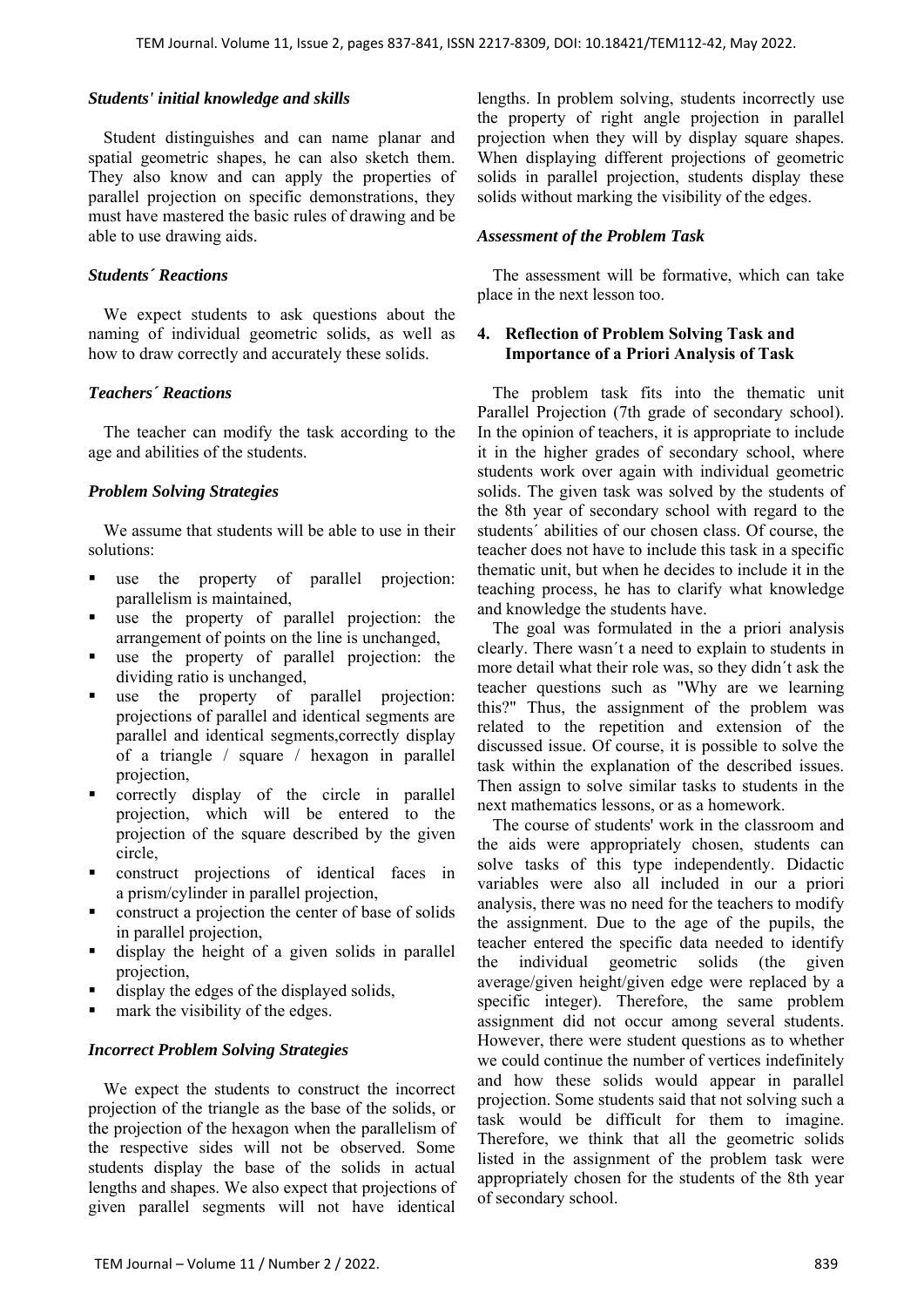In the a priori analysis, we determined the necessary initial knowledge and skills of the students, based on the thematic units in which the problem task could be included. In our case, we chose the 8th grade students because the lower grade students did not have the necessary knowledge and skills from the thematic unit Parallel projection. We think that they would not be able to successfully solve the task with respect to the set goal. However, 7th grade secondary school students routinely work with projections of solids such as a cube, a block, a square based pyramid or pyramid, but this knowledge has not been sufficient for us due to the goal, and thus specifically using the properties of parallel projection to draw the projection of other bodies than we have stated.

The above-mentioned reactions of our students and teachers have not been confirmed to us. We thought of the correct and incorrect student solutions to the problem sufficiently, because in these solutions there was no other correct, resp. incorrect strategy used by students in solving the task. We can therefore say that we would respond appropriately to any student questions during the solution of the given task. Therefore, we state that if the teacher has prepared an a priori analysis of any activity, the course of this activity will be easier for him to manage from the point of view of students' questions. The following examples in Figure 1. are in line with our proposed correct or incorrect solution strategies, which the students used in their solutions to the problem task.



*Figure 1. Samples of student solutions to a problem task* 

We suggested that students evaluate the solved problem only formatively, which was also appropriately chosen by us. We think that due to this fact, the students were not afraid to ask the teacher to the ambiguities that arose in their solutions, and also responded to any questions from classmates.

## **5. Conclusion**

Our findings suggest that a priori analysis is a useful tool for teachers and researchers. Teacher of mathematics should not only master the solution of mathematical problems, their selection and analysis, but he should also introduce them in the teaching process so that they stimulate the students' thought processes well. Therefore, each selected problem should be well thought out and then also planned. In the theory of didactic situations in mathematics is a priori analysis described as a professional tool that can help teachers in planning the teaching.

#### **Acknowledgements**

*This work was partially supported by the Ministry of Education, Science, Research and Sport of the Slovak republic, name of the project "Inspirational Didactic Processes in Teaching of Projection Methods in Secondary Mathematics Education with a Focus on Requirements of Society and Practice", project number 019UKF-4/2020.* 

#### **References**

- [1]. Brousseau, G. (1986). Fondements et méthodes de la didactique des mathématiques. *Recherches en didactique des mathématiques (Revue)*, *7*(2), 33-115.
- [2]. Brousseau, G. (1990). Le contrat didactique: de milieu', Recherches en didactique des Math? matiques 9/3, 309-336. *La Pens*.
- [3]. Brousseau, G. (1997). Theory of didactical situations in mathematics. Edited by Nicolas Balacheff, Martin Cooper, Rosamund Sutherland, and Virginia Warfield.
- [4]. Chevallard, Y., & Johsua, M. A. (1985). *La transposition didactique: du savoir savant au savoir enseigné*. La Pensée Sauvage,.
- [5]. Chevallard, Y. (1992). Concepts fondamentaux de la didactique: perspectives apportees par une approche anthropologique. *Recherches en Didactique des Mathematiques*, *12*(1), 73-112.
- [6]. Novotná, J., Pelantová, A., Hrabáková, H., & Krátká, M. (2006). Příprava a analýza didaktických situací. *Praha: Společnost učitelů matematiky*.
- [7]. Novotná, J., & Hošpesová, A. (2013). Students and Their Teacher in a Didactical Situation. In *Student voice in mathematics classrooms around the world* (pp. 133-142). SensePublishers, Rotterdam.
- [8]. Brousseau, G., & Novotná, J. (2012). *Úvod do teorie didaktických situací v matematice*. Univerzita Karlova, Pedagogická fakulta.